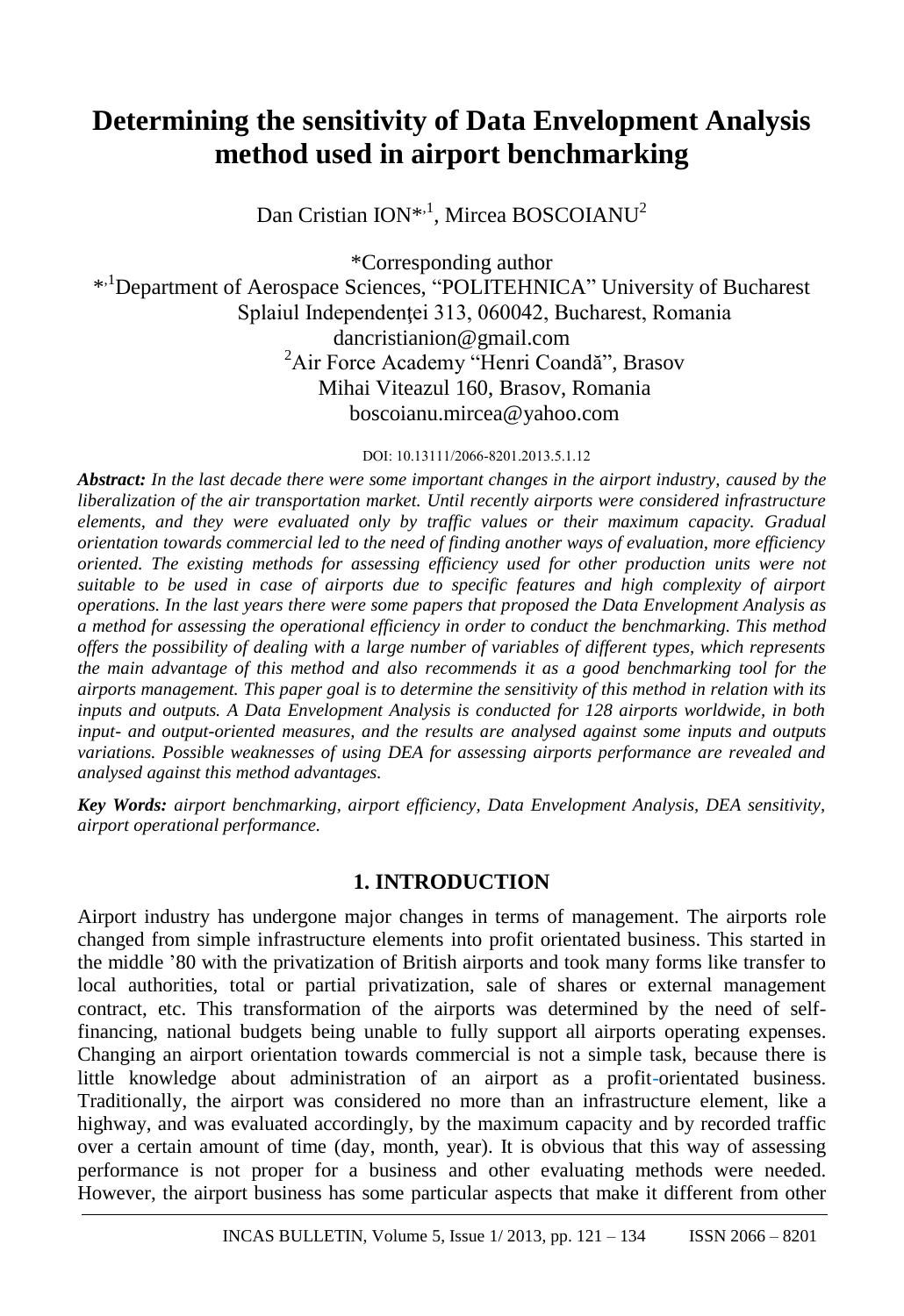business. First of all, the initial capital is huge and the airports assets are expensive, fixed and unconvertible. Second, the airports have no control over the demand of air transportation in their area (unlike the airlines which can operate wherever there is a demand and leave the unprofitable routes). At last, the airports experience high fixed operating costs, that tends to increase financial problems whenever the air traffic drops. Given these particularities we may say that the airport business is special and needs extra care from its managers. Naturally, this commercialization trend led to the need for specific methods for assessing the airports performance. Classical performance indicators for business, like the net profit, were somehow improper for this task, given the fact that not all airports are operating in the same conditions. Some airports benefit from local or central authorities' assistance through direct or indirect subventions, free of charge services such as ATC, security, ambulance or fire fighting, total or partial tax exemption, etc. This assistance is justified by the important role of the airport in the economy of a region, and, in some cases, by the social role. We don't intend to debate the necessity or the fairness of these measures in this paper, we are just pointing out that in the airport business the financial performance can be misleading and therefore other efficiency measures are needed. Another way to determine efficiency is the output/input ratio. This is also difficult to use because an airport is using a wide range of inputs to "produce" a number of different outputs. In order to successfully apply this ratio in the case of airports we need to use the partial performance indicators (a specific output/a certain related input), or to find a way to aggregate these multiple outputs/inputs into single output/input sum. Of course, the simplest way to do this is to use a certain currency to express the value of each input/output, but in the case of airports this is far to be simple. Airports are located in different regions, each one with its fiscal policy, its currency and prices. Therefore, using money as a current denominator for all inputs and outputs is difficult and needs to take into account different other variables that are hard to quantify.

## **2. USING THE DATA ENVELOPMENT ANALYSIS FOR ASSESSING AIRPORT PERFORMANCE**

A method that may be successfully used is the Data Envelopment Analysis. This is based on linear programming and is used to determine efficiency relative to a "best practice frontier" formed by the units with the best results from the whole group. The main advantage of this method is that, due to linear programming, it is able to deal with a large number of variables. DEA was born in 1978, when Charnes, Cooper and Rhodes presented in the paper "Measuring the Efficiency of Decision Making Units" a mathematical model for determining the relative efficiency. The proposed model was focused on inputs and assumed constant returns to scale. Returns to scale represents the way outputs evolve when the inputs are increased. A constant returns to scale means that the outputs are increasing proportional with the inputs increase, while in the case of variable returns to scale, the outputs are increasing in a higher proportion (increasing returns to scale) or in a lower proportion (decreasing returns to scale). The formula developed in 1978 by Charnes, Cooper and Rhodes, further named CCR, may be used to determine the efficiency of the airport  $0(h_0)$ :

$$
\max h_0 = \frac{\sum_i u_i y_{rj_0}}{\sum_i v_i x_{ij}} \tag{1}
$$

$$
\frac{\sum_{r} u_{r} y_{rj}}{\sum_{i} v_{i} x_{ij}} \le 1 \quad \text{for each } j \tag{2}
$$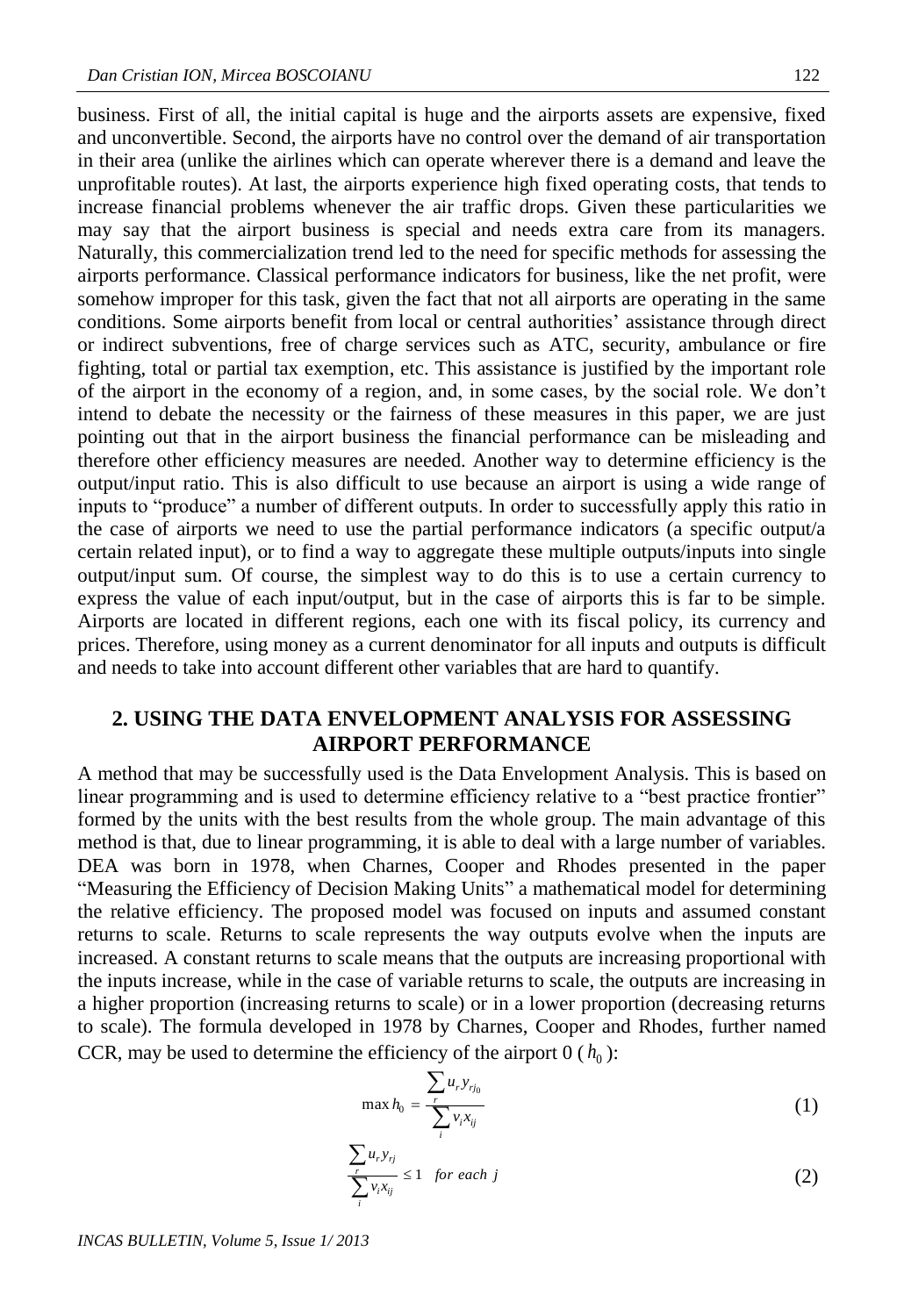where  $v_i$  and  $u_r$  are weights of the  $x_{ij}$  inputs, and of the  $y_{rj}$  outputs respectively, for the selected airport. Those weights are selected such as the efficiency  $h_0$  to be maximized. The constraints limit the efficiency value to maximum 1. The efficiency frontier is made by all the points with the value 1, and the inefficiency of other units is represented by the segment from the point to this frontier measured on the line from this point to the origin of the reference system. This model is the basic form of DEA, and it has been improved over time. The CCR model assumes a constant return to scale, but this is true only in case of airports that operate at optimal scale. In reality this is hardly possible due to competition, financial constraints, legal framework, etc. Banker, Charnes and Cooper (1984) suggested a change in the DEA model with constant returns to scale (CRS DEA) in order to adjust to the situations with variable returns of scale (VRS), by introducing a condition of convexity for the best practice frontier. The convexity condition ensures that an inefficient company is compared only to companies with similar characteristics. This means that the projection of the point on the best practice frontier is a convex combination of all the observed companies. This is known as the BCC model. For a better understanding of how to determine the relative efficiency with DEA, we will use a simple example, namely that of a comparative analysis between five fictive airports that produce a single output – number of passengers – using two inputs: labour force and capital costs. Table 1 presents the values of these variables. Because of the large differences between the characteristics of these five airports, it is unclear how they should be compared and which of those airports should be chosen as a model for the others. The answer to these questions becomes evident when we plot the points representing the ratio between each input and the output. In our case, the ratios are capital cost per passenger and labour costs per passenger. It is obvious that the lowest ratio of inputs and outputs is the best efficiency; hence, airports that are closest to the origin of the axes are the most effective.

|   |            | Input 1      | Input 2 | Labour costs/PAX |                   |
|---|------------|--------------|---------|------------------|-------------------|
|   | Passengers | Labour costs | Capital |                  | Capital costs/PAX |
| A | 300000     | 600          | 600     | 0.002            | 0,002             |
| B | 200000     | 400          | 800     | 0.002            | 0,004             |
|   | 100000     | 600          | 500     | 0.006            | 0,005             |
|   | 200000     | 200          | 600     | 0.001            | 0,003             |
| Е | 100000     | 300          | 100     | 0,003            | 0,001             |

Table 1. Values of the input and output variables for the 5 fictive airports



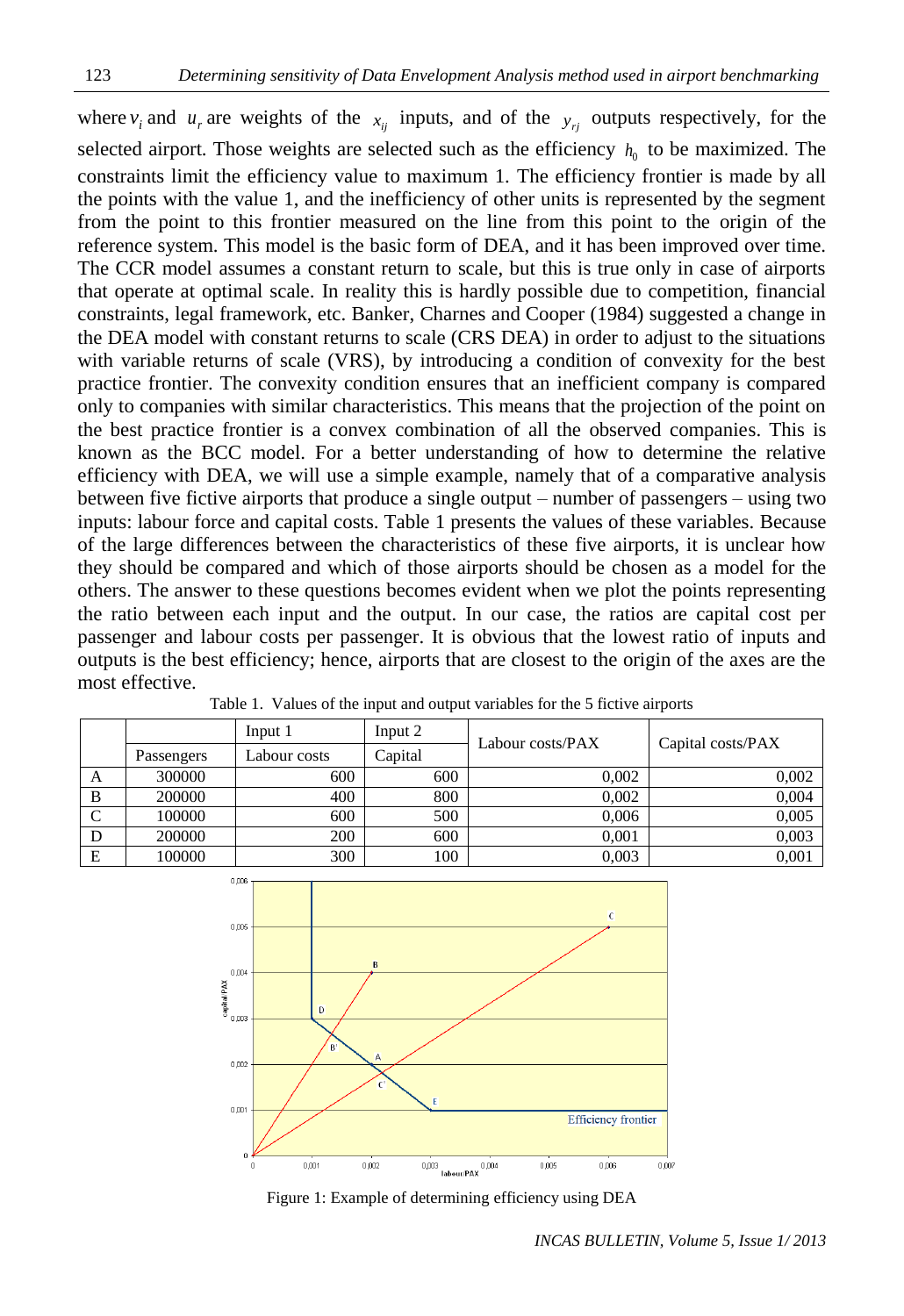The line D-A-E represents the limit of good practice. Airports whose ratio between inputs and outputs are located on this line are considered 100% efficient. So, in our case, airports D, A and E have a coefficient of efficiency of 1.0. Airports beyond the efficiency frontier are considered inefficient, consuming large quantities of inputs to produce one unit of output. To be effective, airports B and C have to reduce ratios of input variables and output in order to reach point B' and C', located on the limit of efficiency. Their current efficiency is given by the ratio of the distance from the origin to point B' and C' respectively, and the distance between point and origin.

$$
E_B = \frac{0B'}{0B}; \ E_C = \frac{0C'}{0C} \tag{3}
$$

In our case, the efficiency score of airport B is 0.667 (66.7%), and that of airport C is 0.364 (36.4%). Analysing the airport B from the figure, we can see that it tends to produce the same results as D and A, which are points on the limit of efficiency. However, in order to establish the relative efficiency, the airport is compared to B', represented through a virtual point located on the frontier. Virtual airport B' is a combination of characteristics of airports D and A. Therefore, in case of using benchmarking to analyse the airport B, it must be compared to airports D and A, representing the most efficient airports with similar characteristics that those of B.

In conclusion, one of the important advantages of the DEA method is that it can identify the corresponding pairs of inefficient airports, with whom those may be compared in order to improve efficiency. The example presented above is easy to understand and to implement, especially graphically (fig. 1), but when we analyse several inputs and outputs, DEA cannot be subject to a simple graphical analysis. It is necessary to use linear programming and a computer to obtain the efficiency coefficients and the optimization potential for each of the airports compared.

This paper goal is to determine the sensitivity of this method in relation with its inputs and outputs. Using the software DEAP 2.1 developed by Tim Coelli, we have applied the BCC to a number of 128 airports from all over the word. We used a number of four input variables, namely the number of employees, number of runways, terminal area and the number of boarding gates.

As outputs, we considered in our calculations number of passengers, cargo traffic expressed in tones and aircraft movements. We used for our calculations only those variables that are expressed in units of measure that can be compared across the whole sample of 128 airports. All financial measures (costs, capital, revenues) were excluded for two reasons. First, we wanted to determine which airports are operating most efficiently, not which ones are able to generate the best income. Second, to be able to use any financial measure, we had to normalize its value according to regional average costs, tax policy and subventions or other protection measures, which is very hard to do, especially for a large sample. However, these measures are present indirectly in our calculation under the form of other inputs (runways, gates, terminals are capital in physical form) and outputs (passenger, cargo and ATM generates revenues and costs).

The model uses a variable returns to scale assumption and was focused on inputs. An output-orientated calculation was also conducted for verifying purpose, the results showing little differences and thereby confirming Coelli and Perelman's theories. From 128 airports included in the sample, 40 resulted to be efficient when input orientation calculations were conducted. Figure 2 presents graphically the relative efficiency of the 128 airports included in our sample.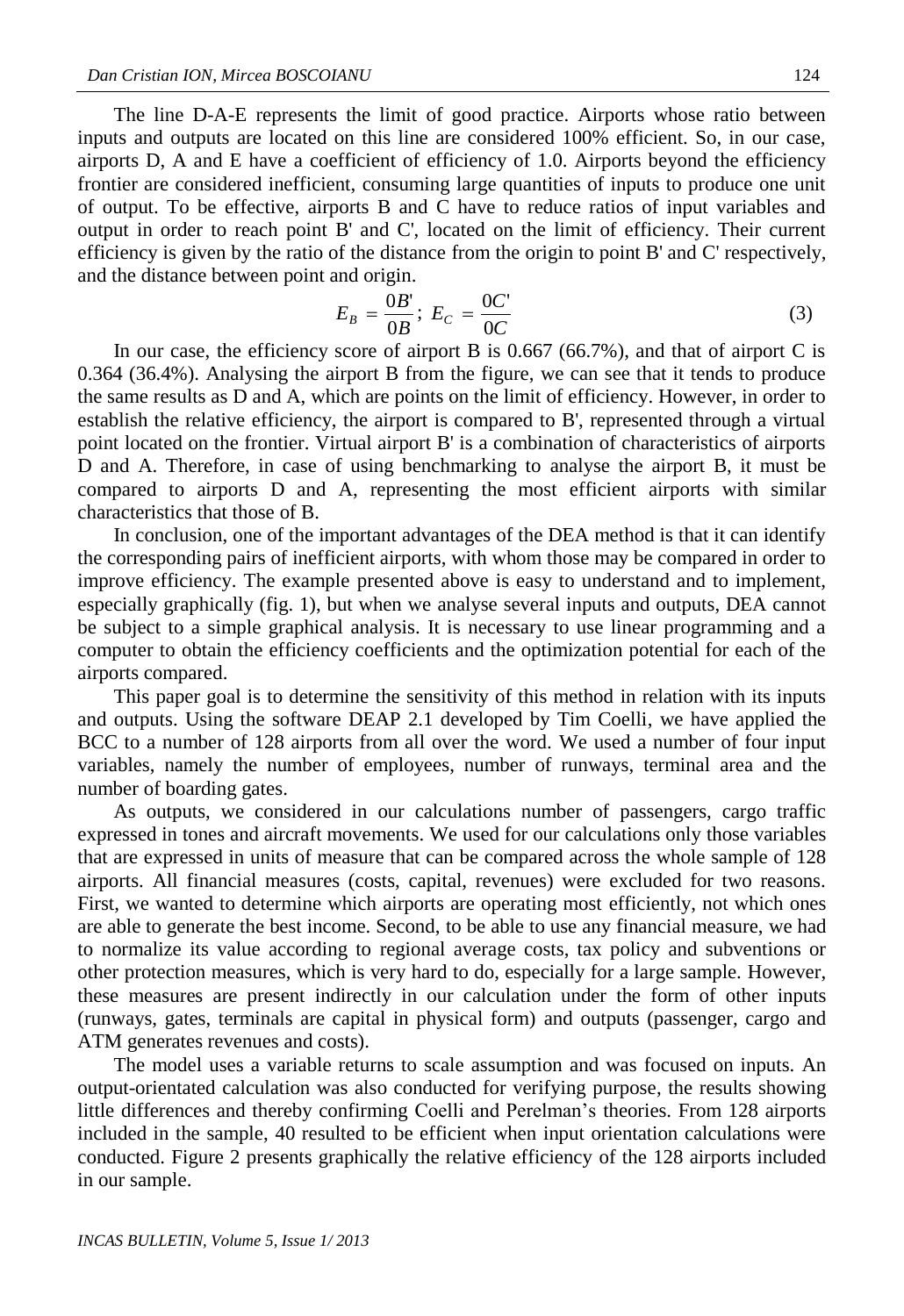

Figure 2: The relative efficiency of the airports (input orientated)

# **3. DETERMINING DEA SENSITIVITY**

DEA is a method that is sensitive to measurement errors. In this paper we wanted to determine how this sensitivity affects the accuracy of the results in different situations. Given the fact that, in case of DEA, efficiency is expressed by reference to the most efficient units from the sample rather than a production function, it is difficult to predict the results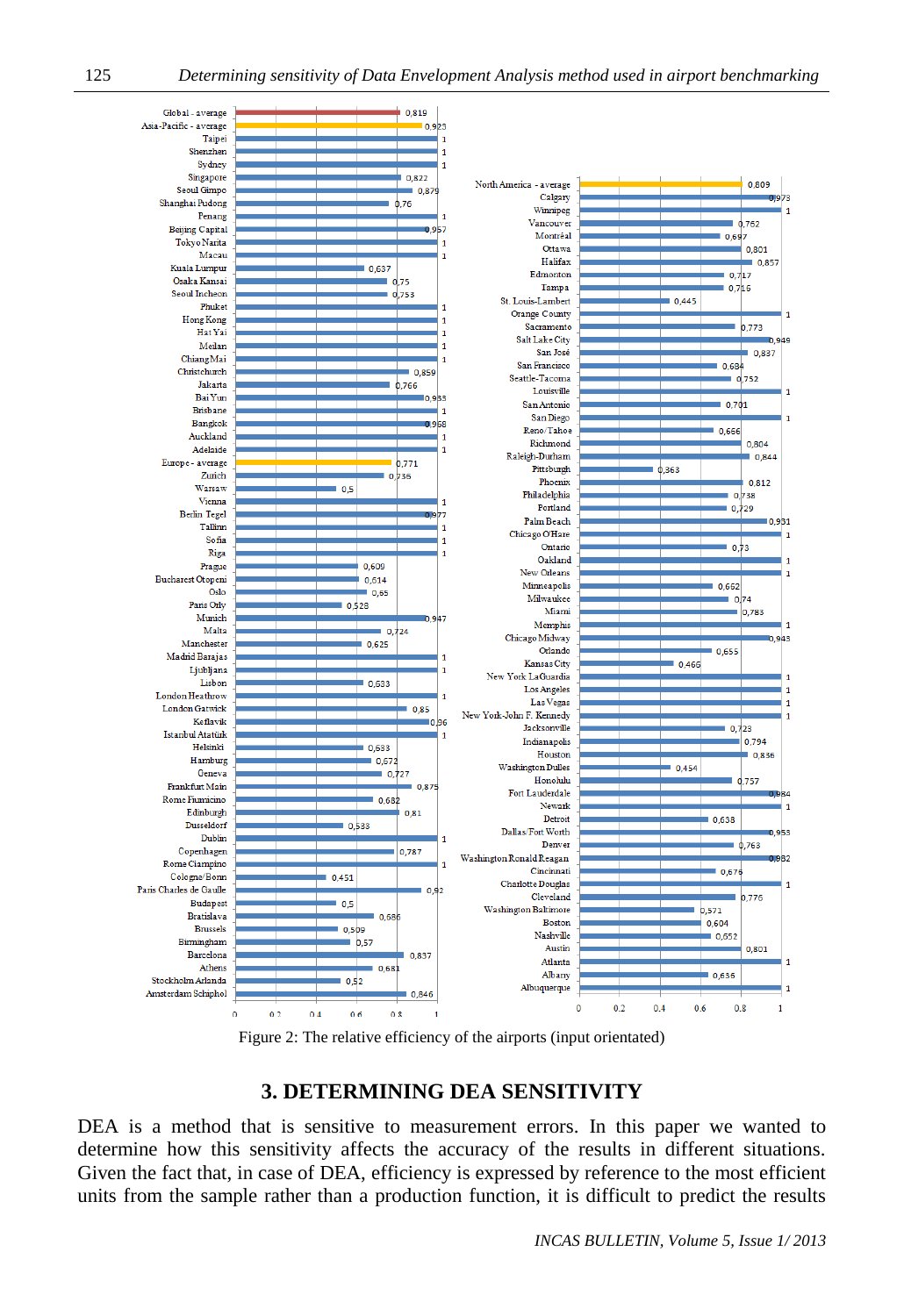evolution in case of changing one or more variables (inputs or outputs). Therefore, we have simulated the most plausible variants and determined the sensitivity of the method for each of these scenarios.

Analysing the results presented in the figure 1, an unexpected result caught our attention, namely the high efficiency of Sofia airport compared to only 61, 4% efficiency obtained by the Otopeni airport. At first glance we can see that Sofia "produces" less form each output (passengers, cargo and air traffic movements) with more employees, bigger passenger terminal area and an approximately similar number of gates. The only input lower than in case of Otopeni airport is the number of runways, Sofia having only one, while Otopeni has two. In case of output -orientated model, the efficiency results are close to our expectations, namely 66,3% efficiency for Otopeni and 49% efficiency for Sofia. This result and the theory which states that input and output- orientated models are generally producing rather close results, we seek an explanation for this anomaly. Analysing the peers of these airports indicated by the DEAP software, it became obvious that Otopeni and Sofia are evaluated by different standards. The only common peer was Rome Ciampino. For Sofia, the other peers were Ljubljana and Penang (Malaysia), both small airports, while Otopeni was reported to Albuquerque and Istanbul, the last airport having 28 million passengers in 2008. In this case Otopeni airport is disadvantaged as compared to Sofia airport, which has rather similar characteristics. Naturally, the questions that rises is whether the input "number of runways" has a disproportionate influence on the results. To find this, we ran the program for a few different situations, to see the influence of each of these situations on the results for the entire sample. Even though the calculations includes all the airports from our sample, we will analyse only the relevant airports (most efficient, most inefficient and the well-known ones).

First, we tested the assumption that Otopeni and Sofia had the same number of runways. For this purpose, we remade the calculations for two fictive situations, the first one with the Otopeni airport having a single runway and all other data remaining unchanged, and the second one with Sofia having two runways and also all other data remaining unchanged. As we expected, the results for the rest of the sample were unchanged because none of the two airports was considered as a peer for other airport and practically no reference was changed for the rest of the airports. In the first situation (Otopeni with one runway), the inputorientated model indicated a maximum efficiency for Otopeni, the same as in the case of Sofia, while the output-orientated model showed an increased efficiency as compared to real data results, Otopeni having a 76,2% efficiency. For the second hypothesis (Sofia has two runways), Otopeni and the rest of the group obtain the same results, while Sofia has considerable lower results: 50% in case of the input-orientated model, and 40,5% in case of the output-orientated model. These efficiency scores reflect better the resemblances and the differences of the two airports, because they are obtained by reference to airports with similar characteristics. To conclude this paragraph, the supposed anomaly (the higher inputorientated efficiency of Sofia airport compared to Otopeni) was not a vulnerability of the program, but the natural consequence of the fact that Otopeni "consumes" double of the input "number of runways" as compared to Sofia.

The analysis of these two fictive situations showed that the initial results were correct, but didn't answer the question whether or not the input "number of runways" has a disproportionate influence on the results. Therefore we decided to remake the calculations with the initial data, but excluding this input. Before getting to the analysis of the results, we must say that input "number of runways" is an important indicator for both airport capacity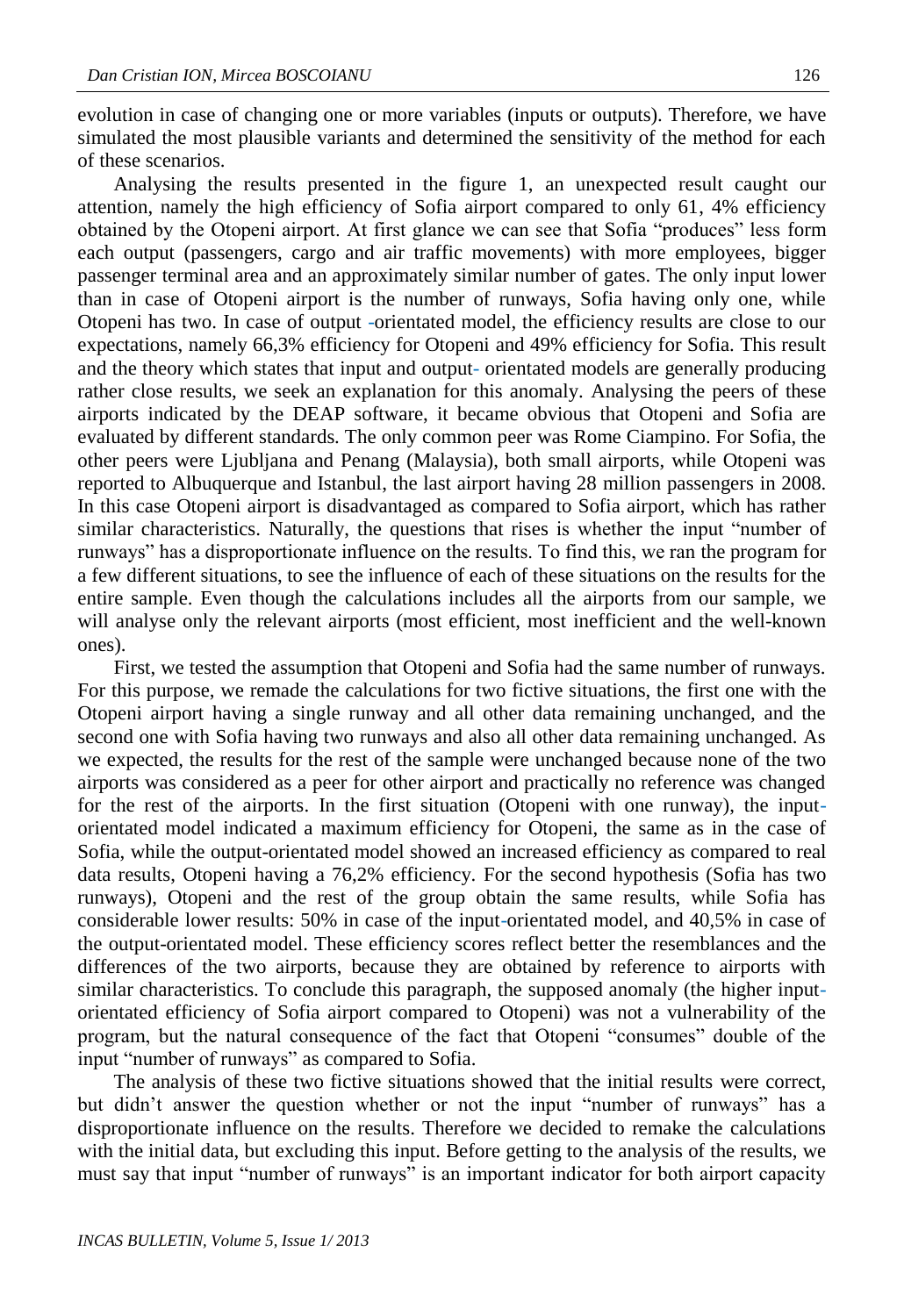and airport capital, and, as such, it must not be excluded from the calculation of the airport efficiency, except for the sensitivity determining purpose.

Using DEAP 2.1 software, we remade the calculations in both input and outputorientated variants. In both cases the results resembled. From 128 airports included in the sample, 29 resulted to be fully efficient, from which 15 were from North America, 7 from Europe and 7 from the Asia-Pacific region. The first fact to be observed is that the number of airports considered to be 100% efficient is lower than in the previous calculation (that included the input "number of runways").

From 62 airports from North America included in the sample, Albuquerque, Atlanta, Charlotte Douglas, New York JFK, Las Vegas, Los Angeles, New York La Guardia, Memphis, New Orleans, Oakland, Chicago O'Hare, San Diego, Louisville, Orange County and Winnipeg resulted to be efficient in the case of input-orientated model. Newark airport doesn't obtain fully efficiency and has now an efficiency score of 95,3%. At the bottom of the table situation remains unchanged, the last on our top from this region being Pittsburgh, with an efficiency score of 34,5%, St. Louis, with 42,9%, Kansas City, with 43,3% and Washington Dulles, with 44,1%. The order of the last ranked remains the same as in the case of calculations that included the input "number of runways", only the efficiency scores recording minor changes, under 3%.

In the output-orientated model there are no changes at the top or at the bottom of the table. Efficiency scores are relatively identical with those resulted from the initial calculations, although this is not a general rule since minor changes appeared in the efficiency scores causing some similar airports to switch places in the table.

In the case of Europe only 7 from 41 airports included in the study were resulted to be fully efficient. These are Rome Ciampino, Dublin, Istanbul, London Heathrow, Ljubljana, Madrid and Vienna. As we expected, Sofia is among the three airports that doesn't obtain 100% efficiency any more. Other two, Riga and Tallinn, are in the same airport category, with very low traffic, but which obtained a high efficiency score in the initial input orientated calculation because they own a single runway. Now, when we didn't take into account the input "number of runways", their efficiency scores dropped considerably, at only 61,9% for Tallinn, 43,3% for Sofia and 37,9% for Riga, which get from the top at bottom of the table. This is explained by the fact that those three airports have high inputs, with the single exception of "number of runways" and very low outputs. In the case of these particular three airports the counter performances are explicable, because, even with a low traffic, airports needs minimal conditions in order to function, reflected in a certain amount of inputs which cannot be reduces further more without affecting the airport functioning. This is not the case of Frankfurt and Munich airports, which experience significant drops in their efficiency scores, Munich from 94,7% to 37,9% and Frankfurt from 87,5% to 56%. The common characteristic of these two airports is the huge number of employees, over 4500 at Munich and near 18000 at Frankfurt. This is the result of the fact that these two airports are providing directly the airport services. The significant impact of the input "number of runways" on the efficiency score is justified by the fact that it is "diluting" the exaggerated value (compared to rest of the sample) of the input "number of employees. Frankfurt's "projection" on the efficiency frontier will be, in this case, a virtual airport formed by 61,4% Los Angeles, 22% Hong Kong and 16,6% Istanbul, and it will have 2560 employees (compared to 18000 in the present), a terminal area and a number of boarding gates cut by half. As for Munich airport, it's projection on the efficiency frontier will be a virtual airport formed by 58,7% Charlotte Douglas, 18,2% Madrid Barajas, 16% Rome Ciampino, 6,5% Los Angeles, 0,6% Albuquerque and it will have only 614 employees (compared to 4528 in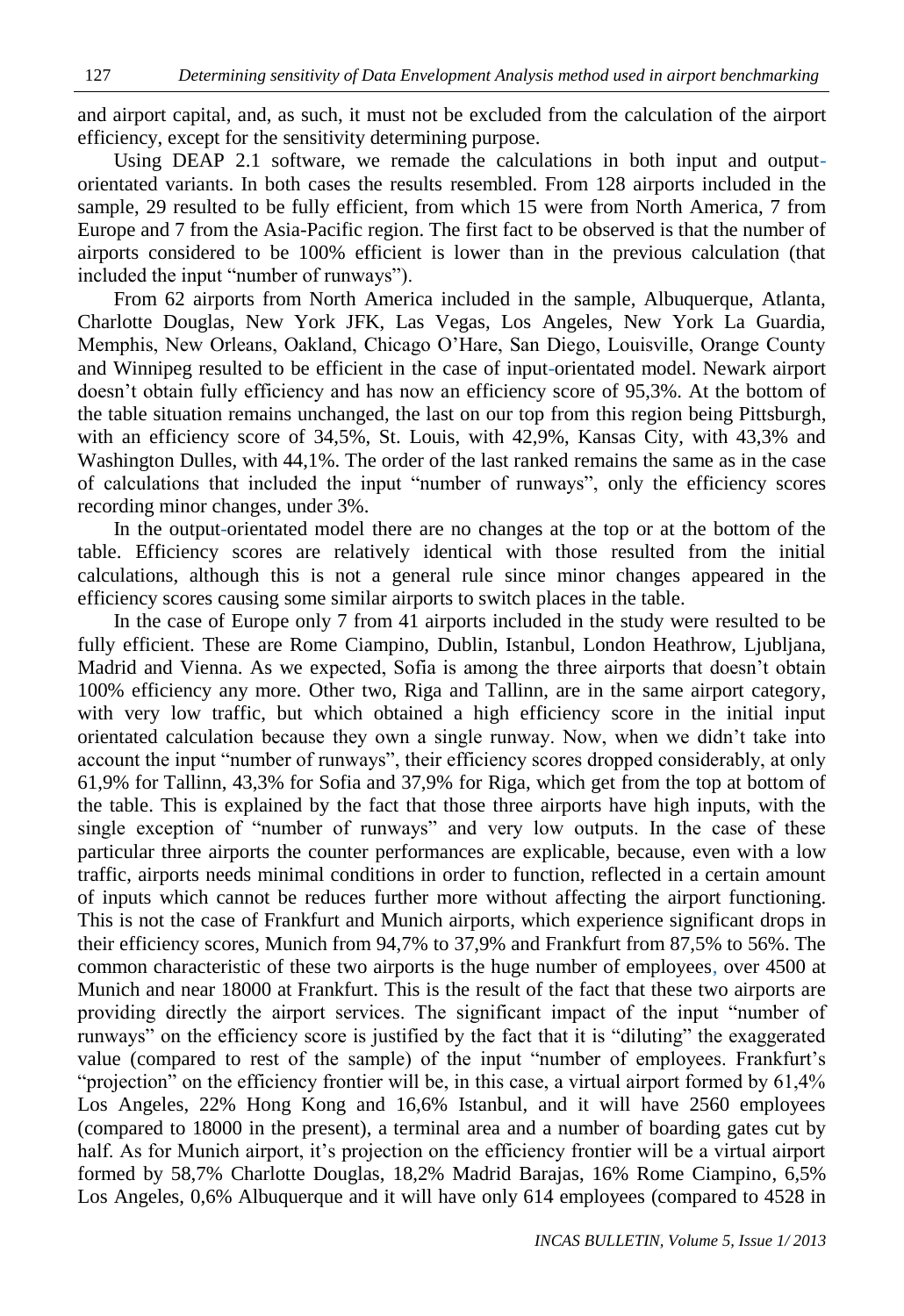the present) and a 2,5 times smaller terminal area and number of boarding gates. At the end of table in Europe (input-orientated model, without "number of runways") we will find Warsaw, with an efficiency score of 28,6%, Koln-Bonn, with 35,6%, Budapest, with 37,4% and Riga and Munich, with 37,9%. Except the last two airports, which we analysed earlier, the others aren't surprises, because they been fund inefficient in the previous calculations as well. Amsterdam Schiphol had an efficiency score of 84,6% after initial input -orientated calculations. After removing the input "number of runways", the efficiency score was unchanged. Given the fact that Amsterdam has a number of 6 runways, we expected that the efficiency score should increase, but this didn't happened indicating that other inputs are also too increased. In the case of Paris Charles de Gaulle airport, excluding the input "number of runways" led to a decrease in the efficiency score, from 92% to 88,6%, indicating that this variable tended to increase efficiency. As in the case of Amsterdam Schiphol, the other inputs are too increased to obtain fully efficiency, especially for the number of employees. This does not happen because these airports are providing airport services, which are traditionally externalized, but because these airports have chosen to excel by high quality service, unlike low-cost airports such as Rome Ciampino, which obtained high operational performance at the cost of sacrificing services quality. In the case of Bucharest Otopeni airport, input-orientated efficiency score remains unchanged, 61,4%,after removing the input "number of runways", indicating that this input is in line with the other inputs, higher than necessary for the existing traffic.

In the case of output -orientated calculations, the changes in the efficiency scores are not spectacular. There are some changes in the efficiency scores for some airports, but, with one notable exception, these are not significant. This exception is again represented by Munich airport, for which the efficiency score drops from 95,1% to 49,8% once the input "number of runways" removed. Same as in the case of the single runway airports, Munich airport obtain previously a high efficiency score thanks to the relatively low number of runways (two) as compared to the traffic values, despite the fact that the other inputs values are high. From output-orientated calculations without the "number of runways" input, a projection of Munich Airport on the efficiency frontier is a virtual airport formed by 78,8% Atlanta, 20,8% Charlotte Douglas and 0,4% Memphis, and it should have double quantities of all outputs (passengers, cargo and air traffic movements), together with a significantly lower number of employees (560 instead of 4528). As for Frankfurt airport, it fits into the variation tendency for the sample, recording a 3% drop until 87,1%. Projected changes into Frankfurt's outputs are not high, because it is one of the busiest airports in the world according to traffic values. In order to obtain a maximum efficiency Frankfurt should increase each output by 15-20% and lower the "number of employees" input with 93%. Frankfurt peers are Hong Kong, Atlanta and Chicago O'Hare with weights of 57,9%, 20,3% and 21,8% respectively. Amsterdam Schiphol, Paris Charles de Gaulle and Bucharest Otopeni had no changes in the output- orientated efficiency scores after removing the "number of runways" input. The last ranked in the output orientated efficiency table (without "number of runway" input) are Warsaw, with an efficiency score of 33,6%, Sofia, with 40,3% and Koln-Bonn with 40,6%. The only difference compared to calculations that included all inputs is the 9% efficiency drop recorded by Sofia airport.

In the Asia-Pacific region, the input -orientated calculations, without the input "number of runways", revealed that seven airports are fully efficient, from a total of 25 airports from this region included in the sample. These were Adelaide, Brisbane, Chiang Mai, Hat Yai, Hong Kong, Phuket and Sidney. Other seven airports don't obtain maximum efficiency after removing the input "number of runways", namely Auckland, Meilan, Macao, Tokyo Narita,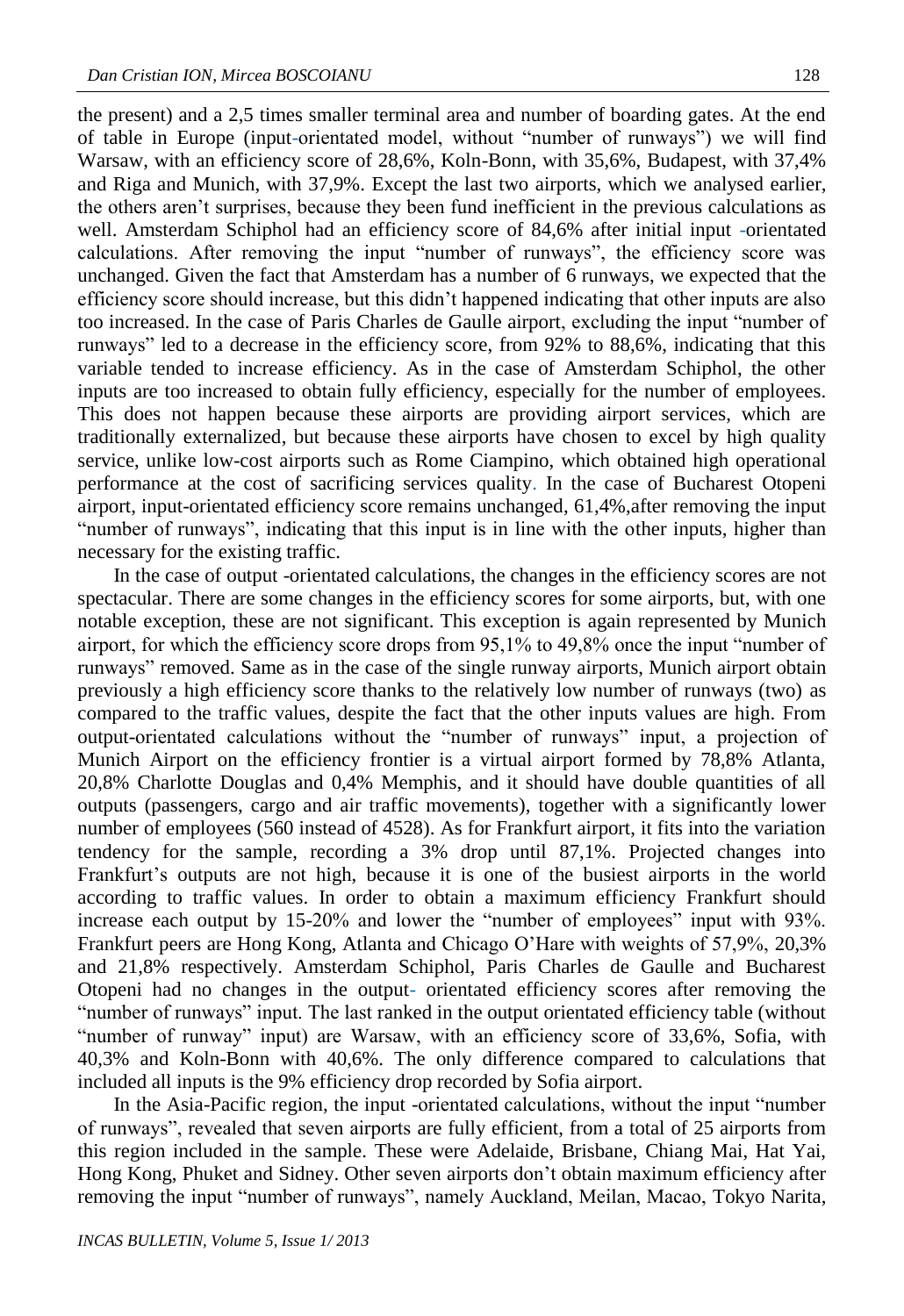Penang, Shenzhen Baoan and Taoyuan International (Taipei). Their efficiency scores are, 84,4%, 38,1%, 64,4%, 93,6%, 74,5%, 70,8% and 88,9%, respectively. Five out of these seven airports have a single runway, while the other two, Tokyo Narita and Taipei, have two runways each. It is obvious that removing the "number of runways" input from calculations causes a decrease in efficiency score, especially for those airports having a single runway. Except for the Meilan airport, which has an important drop (over 60%), in the other cases the influence of this input is not that significant as in the case of the three European airports, Riga, Tallinn and Sofia. This may be explained by the fact that the airports in cause have the other inputs much more balanced and correlated with the outputs. The most inefficient airports from Asia-Pacific, according to the input orientated model that excludes the "number of runways" variable, are Meilan, with an efficiency score of 38,1%, Kuala Lumpur, with 40,5% and Jakarta, with 53,1%. Like in the previous calculations, the last ranked airports of the Asia-Pacific region obtain efficiency scores higher than the last ranked from the other regions, only two airports from this region being present among last 15 from the general top, and none of them being ranked in the last five.

As for the output-orientated calculations, exclusion of the "number of runways" input led to a decrease in the number of fully efficient airports, from 12 to 7. These are Adelaide, Brisbane, Chiang Mai, Hat Yai, Hong Kong, Phuket and Sydney. Airports that don't obtain maximum efficiency after removing the "number of runways" input are Tokyo Narita, with an efficiency of 94,5%, Taipei, with 88,6%, Auckland, with 84,8%, Penang, with 56,8% and Shenzhen Baoan with 72,9%. As we can see, the decrease of efficiency is not radical, indicating that the variable "number of runways" is influencing slightly positive the operational performance. The most inefficient airports form the Asia-Pacific region, resulted from the input orientation calculation without the variable "number of runways", are Meilan, with an efficiency score of 40,5%, Kuala Lumpur, with 46,6% and Macau, with 48,2%.

The first conclusion that rises from the sensitivity analysis of the DEA method in relation to the input "number of runways" is that this variable has, in general, a positive influence on the efficiency scores of the airports from our sample. In fact, an important impact of this input is observed especially on small airports, where the influence over the efficiency score is very high. As we said, these airports are in an impossibility of reducing inputs under a certain limit without affecting the proper functioning of the activity. The "number of runways" variable is influencing positively smaller airports because these airports have, in generally, a single runway, which is equivalent with a minimum "consumption" of this input. At the airports with higher number of runways it doesn't appear to be a significant influence of this variable on the efficiency score. This is because the airports with a larger number of runways are usually big airports, with high values of the outputs (passengers, cargo, ATM) and of the inputs (employees, terminal area, boarding gates), and, therefore, the influence of a single parameter becomes low. Both at the sample level and at the regional level, the average efficiency decreased when we excluded the "number of runways" input. This variable influence is higher in the case of input-orientated calculations (naturally, because this represents an input) and lower in the case of output orientated calculations.

After we've analysed the evolution of the results in relation to an input variation, we do the same in relation to an output. For this we chose the "number of passengers" variable, because this was for many time the main indicator of the airport activity.

In order to determine the method sensitivity in relation to this variable, we applied a fictive increase of 25% to the output "number of passengers" for all the airports in the sample. As we expected, the efficiency scores remained the same, both in the input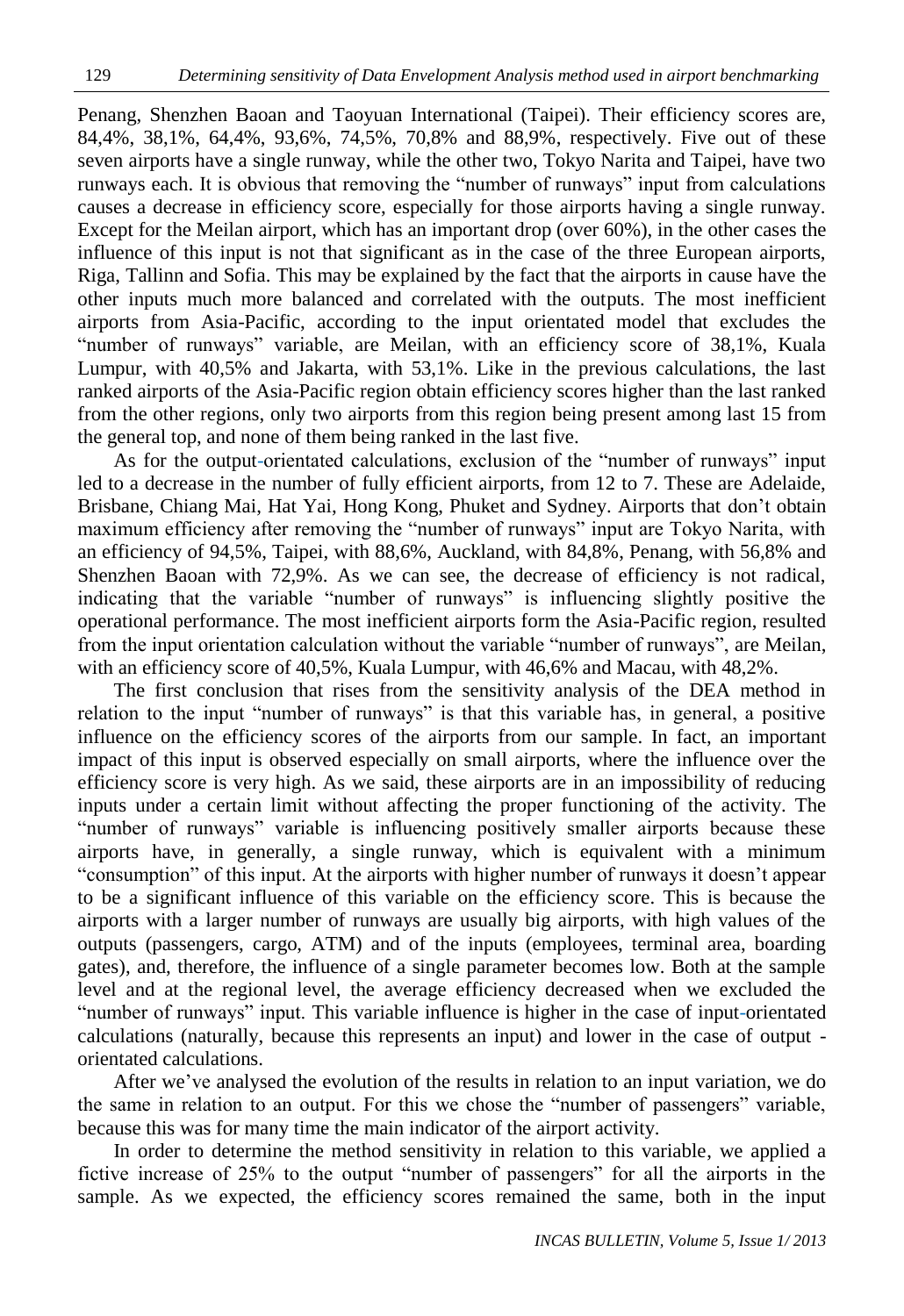orientated and in the output orientated calculations. This was expected because any percentage increase of two numbers doesn't modify their ratio, and in our case the efficiency scores is obtained by reporting an airport to its projection on the efficiency frontier (this point is a virtual airport expressed as a percentage combination of its efficient peers). To verify this conclusion, we remade the calculations in both input orientated and output orientated variants, using a fictive "number of passengers" output increased by 75% and the results were similar.

Given this, we decided to increase the output "number of passengers" by a fixed number, for all airports in the sample. The value chose was 1, 5 million passengers, in order to be high enough to change the values of the efficiency scores, but low enough not to change the best practice frontier. This value is at the credibility limit for some airports, because such an increase may pass the physical capacity of some airports regarding its facilities. We expected that this fixed change in "passengers number" output to change significantly the smaller airport efficiency scores, but to affect insignificantly the bigger airports, depending on how much means the 1,5 million passenger increase in the total value of this output. This assumption proved to be correct only about the tendency of increasing efficiency for smaller airports, but the values of this variation were far from spectacular, and this only in the output-orientated calculations. The input orientated -calculations showed no variation of the efficiency score for any airport in the sample. This tendency was somehow predictable, because the increasing value for the output was not large enough to change the efficiency frontier, and all the inputs remained the same. Output- orientated calculations revealed a slightly increase average efficiency for the sample, from 78,64% to 79,37%. The biggest influence on the efficiency score was at the Keflavik airport, which recorded a 13,3% increase in efficiency and was followed by Malta airport, with a 9,7% increase. These were the only airports with increases over 5%. From all 128 airports included in our sample, 58 airports had efficiency increase and the rest remained constant. The increase inefficiency was, indeed, related to the airport size:

- All 12 airports that experienced an increase in efficiency score over 2% had less than 10 million passengers per year;
- 13 airports that experienced in increase in efficiency score between 1 % and 1,6% had between 10 and 30 million passengers per year;
- 17 airports experienced an increase of the efficiency score between 0,4% and 0,9%, the largest of them having under 40 million passengers per year;
- 10 airports experienced an increase of the efficiency score between 0,2% and 0,3%, the largest of them having under 50 million passengers per year;
- 6 airports experienced an increase of the efficiency score under 0,1%, all having under 61 million passengers per year.

Even though there were an increase tendency for the efficiency scores, at the top of the table there were no changes and no other airports didn't advanced to the maximum efficiency category. At the bottom of the table there were some slightly changes, but the last three ranked at the sample level remained the same, namely Pittsburgh, Warsaw and Koln-Bonn, their efficiency scores not being influenced by the "passengers number" output increase by 1,5 million.

In Europe, Amsterdam Schiphol recorded a 0,3% increase in technical efficiency, Paris Charles de Gaulle increased its efficiency score by 0,1% and Frankfurt was not influenced by the change of the passenger number with 1,5 million. In Central and Eastern Europe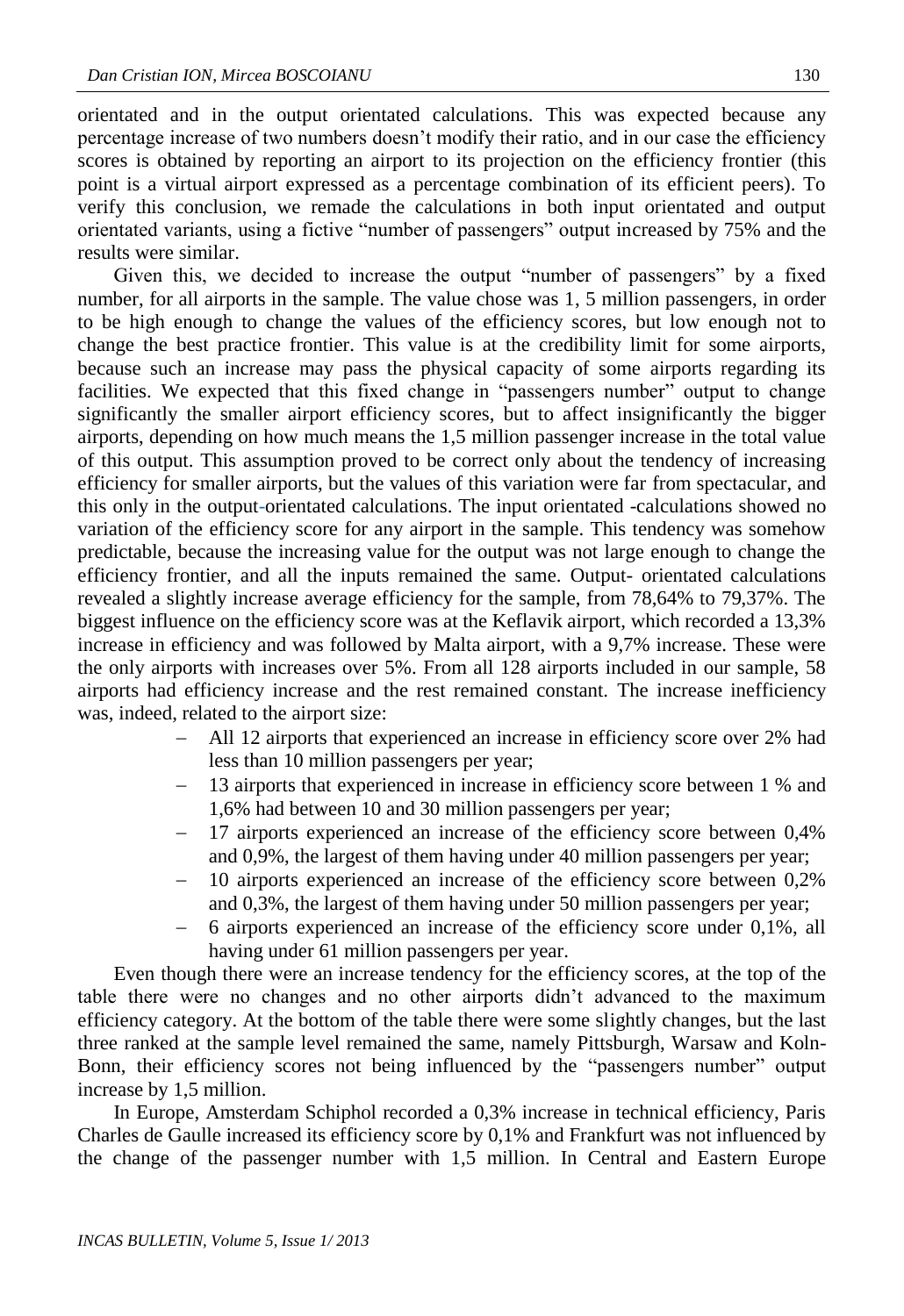Budapest and Bucharest Otopeni had efficiency scores increased by 1,4%, Prague by 0,7%, while Sofia, Riga and Tallinn didn't experienced any changes.

The explanation for such a small variations in efficiency scores is the fact that DEA determines the relative efficiency by reporting the airport to its projection on the efficiency frontier formed by weights of its peers. So, even if the variation of this parameter was made by a constant value, inside of group of airports with similar characteristics, this change is equivalent with a relatively similar percentage increase, and this is why the variations are very small.

In order to observe substantial modifications, we need to change a variable enough to change the efficiency frontier or we have to change its value for a particular airport only. In order to change the efficiency frontier we have to make a dramatic modification of an output, values which will be impossible to obtain with the existing inputs. For example, by using a modification, we can obtain a number of air traffic movements greater than the theoretical capacity of the runways, or a number of passengers too big for the area of the terminal. For these reasons we chose to modify, at first one of the time, and then together, one input and one output for Bucharest Otopeni airport, all other data remaining unchanged.

At first we assumed a passengers number increase with the same value, of 1,5 millions, which for Otopeni represents an increase of 19,6%. Even though this may seem a big increase for this airport, this value is credible, especially in the context of moving this year all the traffic from Baneasa airport (which was 1,88 million in 2010, according to Ministry of Transportation). Both in input and output-orientated models, this change led to an increase in efficiency score, from 61,4% to 66,6% in input- orientated calculations, and from 66,3% to 70,5% in the output -orientated calculations. The efficiency scores for the other airports in the sample remained the same, because Otopeni airport didn't have 100% efficiency and, therefore, didn't influence the efficiency frontier.

The next modification targeted an input, namely the number of employees. This variable usually represents the target of all efficiency measurements performed by the managers, because is the only input that can be adjusted according to outputs and with relatively low costs. Otopeni airport had in 2008 a number of 764 employees.

This number is pretty high given the fact that the airport services are mainly externalized. We choose to remake the calculations with a number of 264 employees. This 65% decrease of the number of employees was not entirely arbitrary, being influenced by the passengers-employee parity at some efficient airports from Europe (Madrid Barajas, Rome Ciampino, Istanbul Ataturk, Dublin). The results showed an efficiency increase from 61,4% to 76,1% in the case of input -orientated calculations, and from 66,3%to 68,3% in the case of output -orientated model.

As in the case of changing the number of passengers, the value chose for changing the number of employees didn't determine a change in the efficiency frontier, and, therefore, all other efficiency scores for the rest of the sample remained unchanged.

The next sensitivity analysis consisted of combined modification of the input "number of employees" and the output "number of passengers", values chose being the ones from above. The calculations revealed an efficiency of 78,5% in the use of inputs, increased by 17,1%, and an efficiency of 72,6% in producing outputs, increased by 6,3%. Neither in this case the increase was as spectacular as in the case of changing the number of runways.

This is because DEA is a method of determining efficiency related to the best practice frontier, constructed by the highly efficient units in the group.

Therefore, the variation of a parameter doesn't bring a proportional variation in efficiency score, like in the case of using a mathematical function for expressing the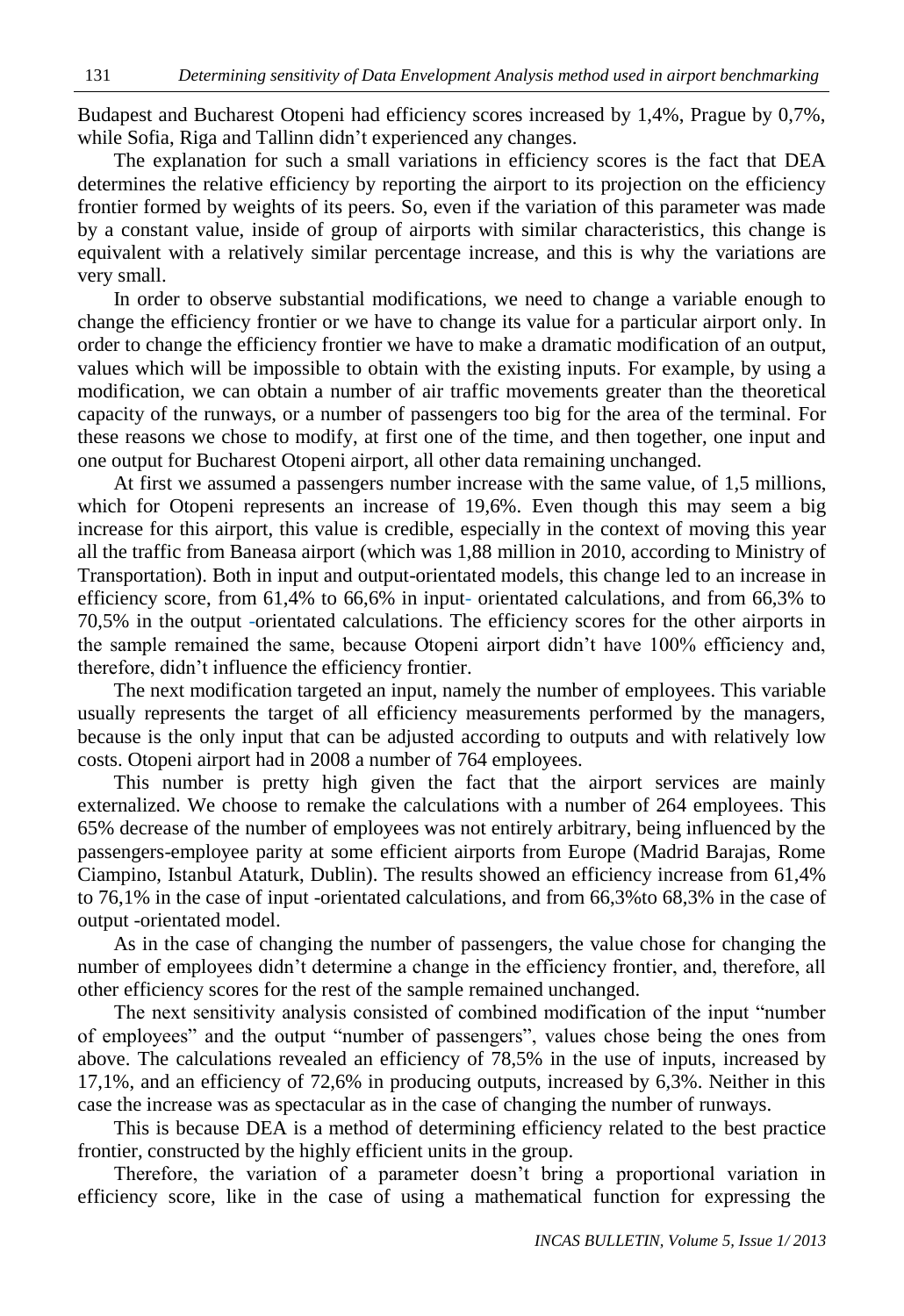productivity. In the case of variation of the input "number of runways", for the Otopeni airport it changed the group of similar airports (peers), and therefore it was benefiting from a more favourable comparison. This didn't happen in the case of passengers and employee variation.

In the last part of the sensitivity analysis we used DEA to determine the efficiency scores of the same airports, grouped in three samples, one for each region. We must say from the beginning of this section that comparing results from different samples is irrelevant, but we did this only to study the effects on the efficiency of these airports from two points of view: a smaller comparison base and a sample containing only airports from the same region (given the fact that airport's operators tend to imitate each other's commercial and operational behaviour).

The sample for North America counted 61 airports. The input -orientated calculations showed an average efficiency of 83,9% for these airports, and a number of 19 airports were fully efficient. The results are better than in the case of global comparison, when airports from this region had an average efficiency of 80,9% and only 16 airports were considered efficient.

The same tendency can be observed when we determined the output-orientated efficiency, when 19 airports had maximum efficiency and the average efficiency score was of 81,8%, better than in the case of global comparison when North American airports obtained an average efficiency of 79%, only 6 of them being fully efficient.

From the 41 European airports, 25 obtained 100% efficiency at the input -orientated calculations with regional sample.

The average efficiency was in this case of 91,2%. Amsterdam, Paris Charles de Gaulle obtain maximum efficiency in this sample, even though in the global comparison they didn't achieve the best results.

We must remind that in the global comparison the European airports had the poorest results from all three regions, with only 10 airports fully efficient and an average efficiency of 77,1%. This situation repeats in the case of output orientated calculations for the regional sample, where 23 airports resulted to be efficient and the average efficiency was of 87,9%, while in case of the global comparison the results were worse (7 airports fully efficient and an average efficiency of 71,7%).

Taking into account that DEA determines efficiency by reporting to the best practice of the group and adding the poor results obtained by the European airports in the global comparison, we may conclude that a part of them suffered by the same degree of inefficiency.

This theory is argued by the efficiency scores obtained by some European airports that now resulted to be fully efficient, but that in the global sample calculations had similar efficiency scores, around 80-90%. The same situation is met at the medium-small airports, where Birmingham, Lisbon, Oslo, Otopeni and Zurich obtain now maximum efficiency, while in the extended sample of 128 airports their efficiency score were around 60-70%.

In the Asia-Pacific region, from a total of 25 airports, after the input-orientated calculations, a number of 20 airports resulted to be efficient and the average efficiency score was of 96,5%.

As with the other two regions Asia-Pacific had better results once the sample reduced to the region level (14 efficient airports and an average efficiency score of 92,3% were the previous results). In the case of output-orientated calculations an average efficiency of 94,7% and 18 efficient airports have resulted; also there were better results as compared to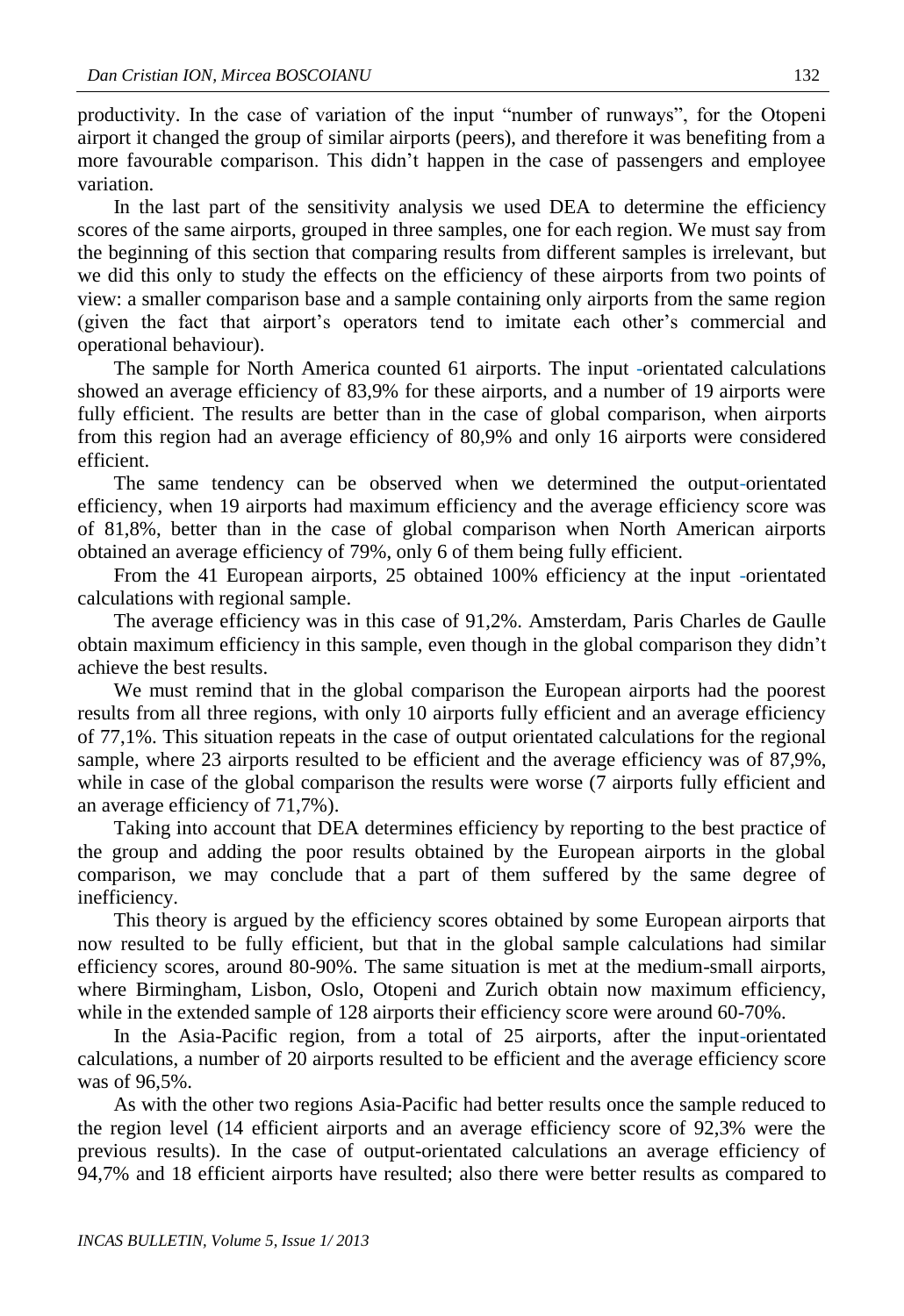the global comparison where only 12 airport were fully efficient and the average score of efficiency was 89,1%.

The DEA calculations based on regional groups revealed an increase in efficiency scores for the airports from three regions compared to the results obtained by the same airports compared in a global sample. This is a direct consequence of reducing number of airports that are compared against each other and reveals the fact that this method is sample size sensitive.

## **4. CONCLUSIONS**

The sensitivity analysis conducted showed that there are some limitations of the DEA method. These are related to the sample size and the number of variable used. The accuracy of this method is higher if the number of analysed units is higher. The same tendency is present when we take into account the number of variable used.

If the sample size is too low, or the number of inputs and outputs is low, the efficiency scores of the analysed airports tends to increase until the point where little differences in efficiency are showed.

In our particular case it seems that the "number of runways" input has a positive influence over the efficiency scores of the small airports.

This particular aspect may be a subject for further studies, because in the cases of some airports with very low outputs there is always the risk that one input variation significantly change the efficiency scores. To avoid this, we must take into account more variables in order to enhance precision.

Another conclusion that can be drawn is that a parameter variation for one airport affects only the respectively airport as long as the variation is not big enough to change the efficiency frontier.

The variation of parameter with a fixed percentage value for all the airports in the sample doesn't change the results, because the efficiency is calculated by reporting an airport to its projection on the efficiency frontier (this point is a virtual airport expressed as a percentage combination of its efficient peers) and any percentage increase of two numbers doesn't modify their ratio.

Changing a parameter value with a fixed number for all airports from the sample has as a result only minor modifications of the efficiency scores.

This is because DEA determines the relative efficiency by reporting the airport to its projection on the efficiency frontier formed by weights of its peers.

So, even if the variation of this parameter was made by a constant value, inside of group of airports with similar characteristics, this change is equivalent with a relatively similar percentage increase, and this is why the variations are very small.

Even though the results of this method may be found a little too categorical to please the managers, its features and the fact that it can deal with a large number of different inputs and outputs makes DEA a powerful tool for assessing efficiency.

#### **ACKNOWLEDGEMENTS**

The work has been supported by the Romanian Ministry of Labour, Family and Social Protection and the Sectorial Operational Programme for Human Resources Development 2007-2013, contract no POSDRU/6/1.5/S/19.